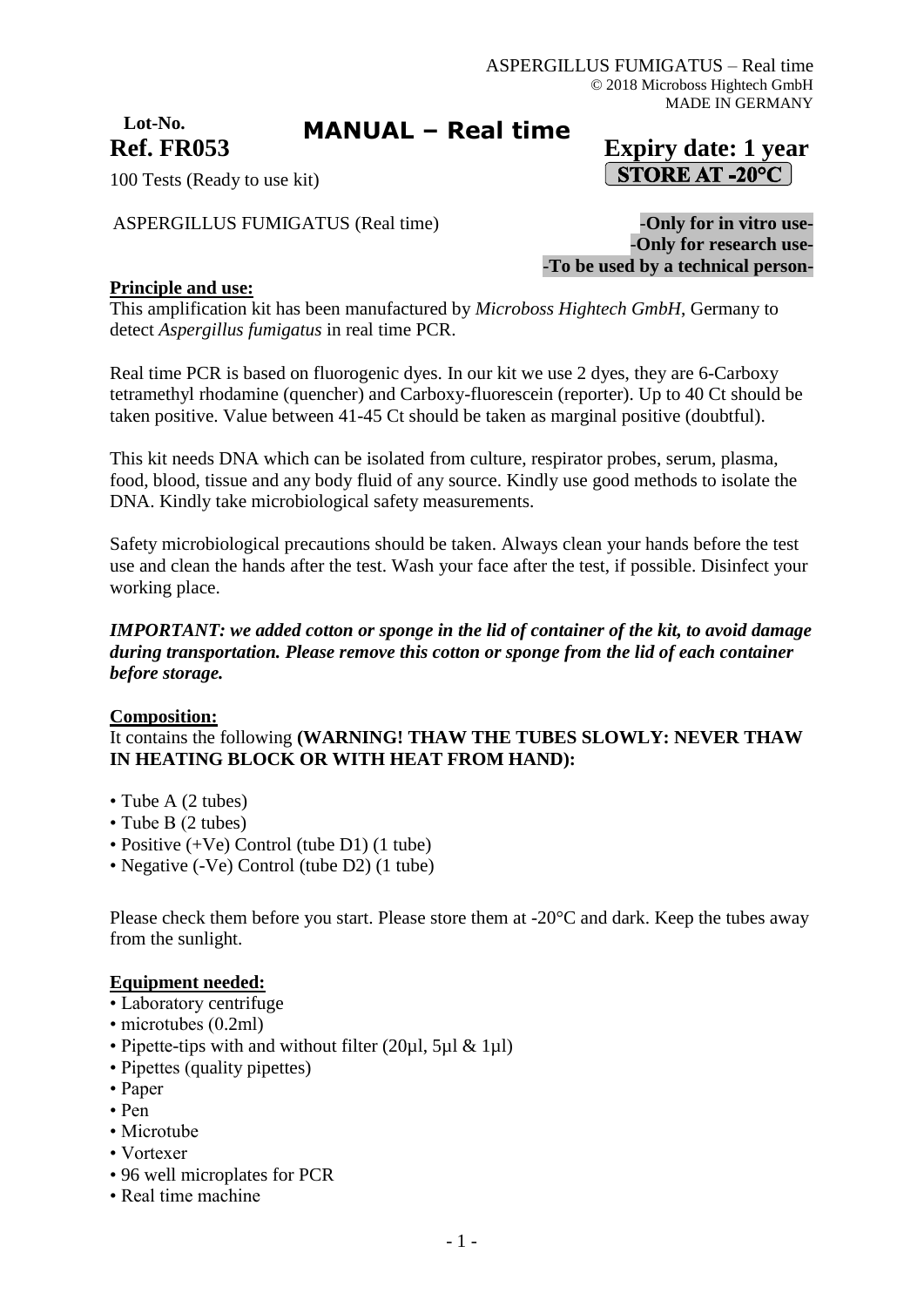## **Procedure:**

After your DNA isolation is completed. (Use good quality isolation method). Please go to PCR step

## **STEP A**

1. Thaw **one tube** each: A, B, D1 and D2 each. After thawing, put the tubes on 4°C (as it is better). If the kit is not in use, store them at -20°C. Keep tubes away from sunlight.

2. Mark your microtubes with a sample number and with +Ve Control and –Ve Control.



**TIP: you can mix 8µl of A + 10µl of B together in one tube (it will be a total volume of 180µl for 10 reactions). From this one can take 18µl and distribute in each tube. In this way one can save the hardware and time.**

6. Add 2µl of your DNA template (DNA isolated from samples) with pipette tip with filter to each microtube according to your label except +Ve and –Ve (Avoid touching the wall). **Use everytime a new pipette tip** (for each sample)! Mix it.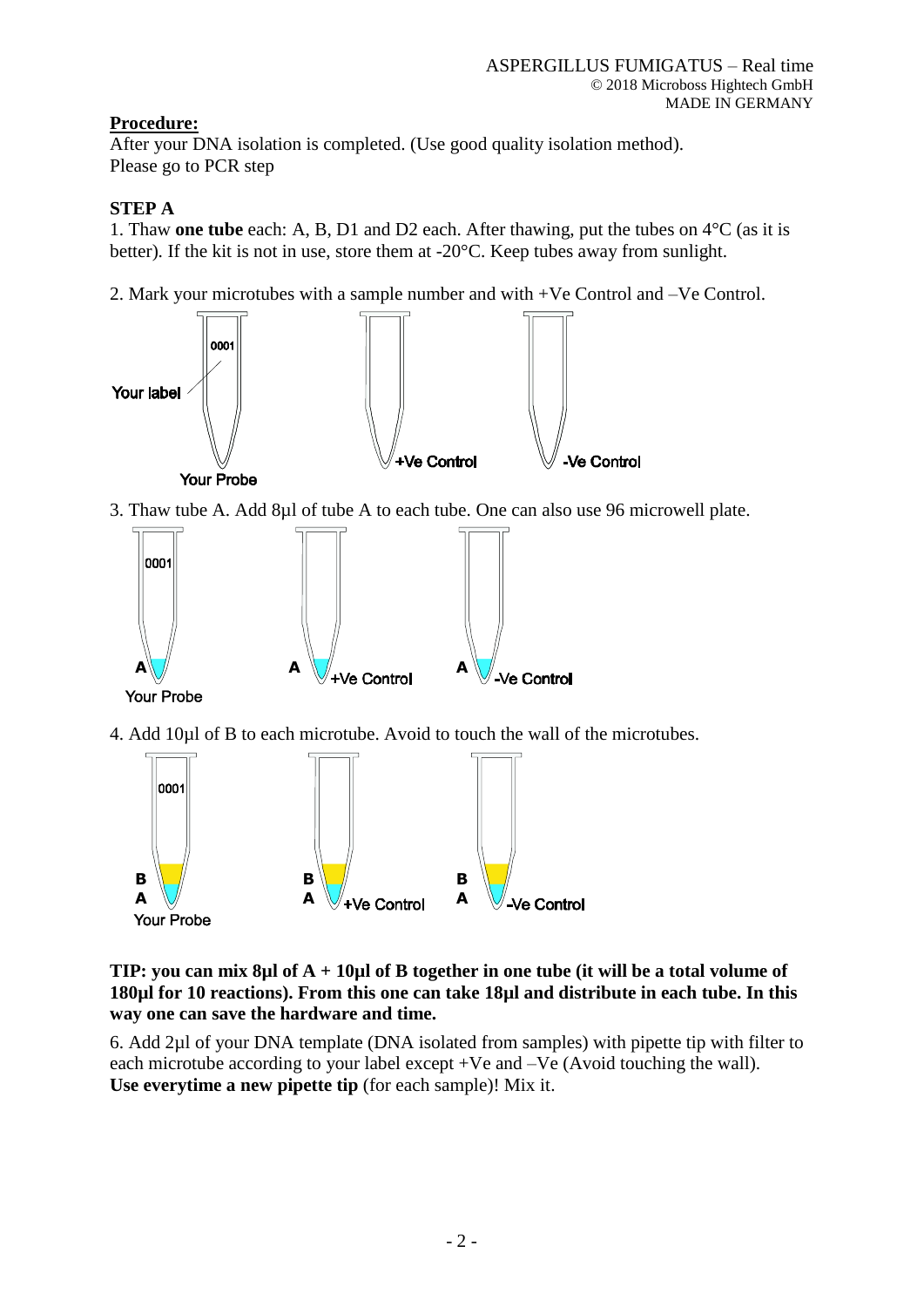

7. Use new pipette tip with filter. Add  $2\mu$ l of +Ve (tube D1) to +Ve Control (avoid to touch the wall). Use a new pipette tip. Mix it.



8. Use a new pipette tip. Add 2µl of –Ve (D2) to –Ve Control (don't touch the wall). Mix it.



9. Centrifuge all tubes for 20 sec. for 8000 rpm (this is not necessary but it is better). Run PCR now.

10. Run the program of your thermocycler as followings:

Kindly check whether you have added everything correctly as the level of the volume of each microtube must be almost the same.



**You must use quencher and reporter dye to setup your software (see FAQ) and run the following program:**

1. 15 seconds at  $95^{\circ}$ C  $\qquad \qquad$  x 45 cycles 60 seconds at  $60^{\circ}$ C –